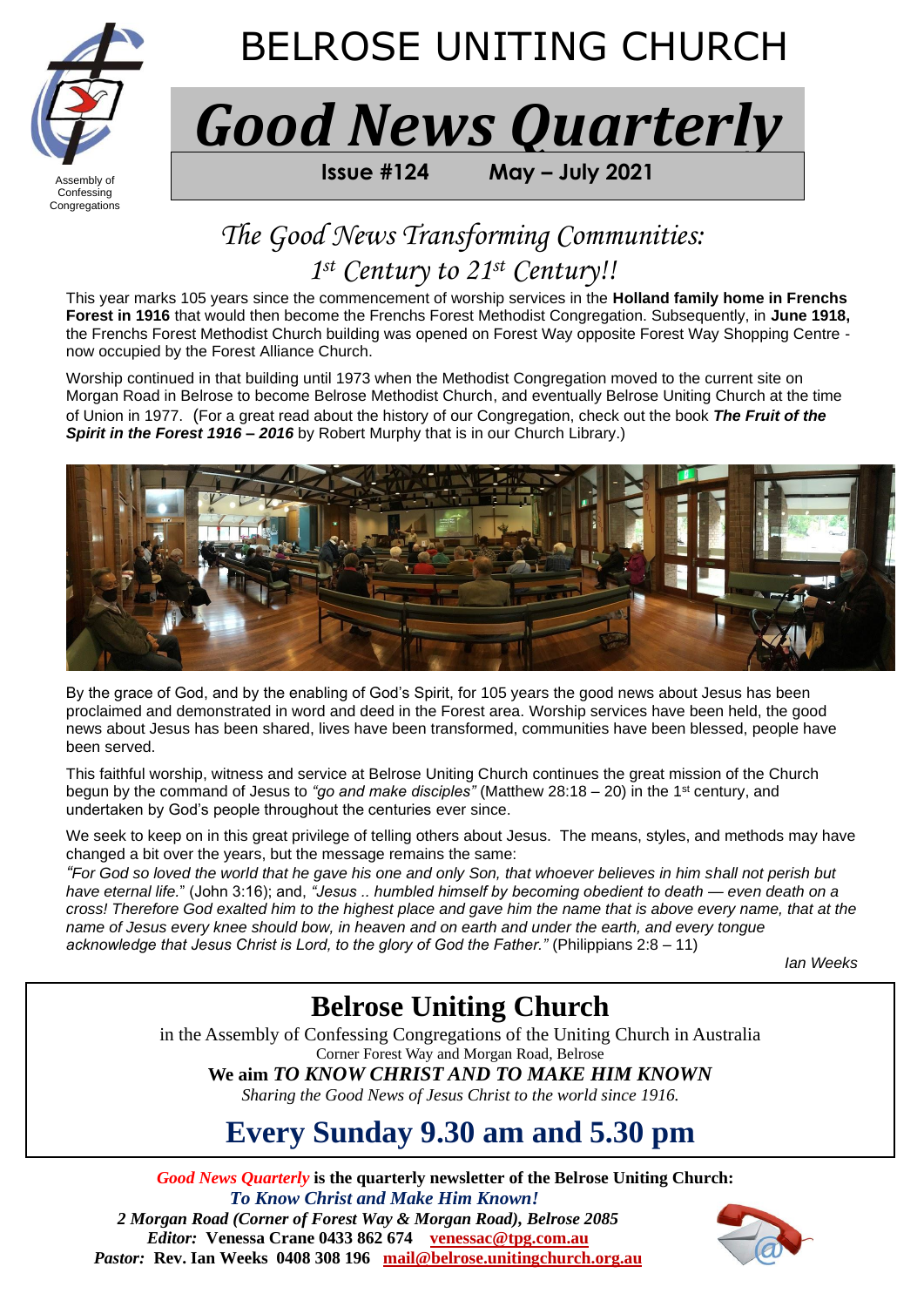#### **Who has encouraged you to follow Jesus and influenced you in your Christian growth?**

As a teenager, I was greatly impacted by a book by **John R. W. Stott** titled *Basic Christianity***.** This book introduced me to the basic tenets of the Christian faith in a readable and succinct manner that grounded me in sound Biblical doctrine. Since then I have accumulated a number of Stott's books that have greatly helped me understand the Bible and to follow Jesus.

Anne & I were also privileged to hear John Stott speak at the Keswick Convention in England in 2007 – which was to be his last public speaking engagement as it turned out. He spoke with such humility and Biblical clarity on the theme of "*Becoming Like Christ".*

To mark his 100<sup>th</sup> birthday this last month, I was invited by the UK based Langham Partnership to participate in an on-line tribute in which several talks were given on the influences on Stott's ministry on the global Christian Church. It was a great blessing to be a part this celebration of faithful ministry.



**John Stott** was born on April 27, 1921. He was made Queen's chaplain in 1959, and also became a bestselling Christian theologian of more than 50 books. In 2005, Stott was named by *Time* magazine as one of the 100 most influential people in the world.

Stott died in 2011, having established many ongoing international organisations including [Langham Partnership,](https://au.langham.org/) which supports *"churches in the Majority World to be equipped for mission and growing to maturity in Christ".* 

*"Stott's vision of a renewed evangelical identity, alert to the most pressing issues of our times – justice, human rights and human dignity, the environment and the arms trade – was always rooted in a clear-eyed and generous fidelity to the unique gift of God in Jesus* 

*Christ,"* said former Anglican Archbishop of Canterbury Rowan Williams.

*"John Stott's radical vision remains as relevant as it ever was,"* according to Paul Woolley, CEO of the London Institute for Contemporary Christianity (LICC) that Stott founded. *"His perspective was simple but deeply powerful: that the Christian faith should lead us to seek the good of others, for the glory of God, in every part of life."*

Celibate throughout his own life, Stott lived in a two bedroom flat above the garage behind the rectory of All Souls Anglican Church, Langham Place, the inner London church where he ministered for 50 years *(where my late brother Peter Weeks also attended for some time when living in London).*

As Stott's influence grew around the world after World War II – including launching the *Lausanne Movement* with Billy Graham in 1974 – his approach to living out Christian faith according to the authority of God's word also informed biblical teaching. David Cook, the former principal of Sydney Missionary and Bible College, remembers how Stott's visit to Sydney in 1965 impacted at least one person – someone who went on to be known as "Sydney's leading evangelist for more than 50 years".

Stott preached on 2 Corinthians at the CMS Summer School event, and his style of expository preaching – focusing on the words, grammar, content and context of a biblical passage to derive meaning – changed renowned evangelist John Chapman. *"I heard only one of [Stott's] Bible studies but I was so taken by the way he stuck to the text and stayed with it,"* said Chapman, according to Cook.

Stott's biblical and theological writings have impacted so many more preachers, teachers and pastors over the year, and I am sure will continue to do so long after our earthly memory of him is faded.

[Stott was once asked in an interview](https://www.crossway.org/articles/10-things-you-should-know-about-john-stott/) not long before his death what was his remaining ambition, given his impressive resume of academic, church and regal positions. *"To be more like Jesus,"* Stott answered. Vale John Stott – *"well done good and faithful servant".*

*Ian Weeks* (with material written by Ben McEachen and posted in *Eternity News* )



KNOWING THAT HIS MESSAGE WAS ON THE<br>WEAK SIDE. HE MAXIMIZED THE VISUALS FOR IMPACT

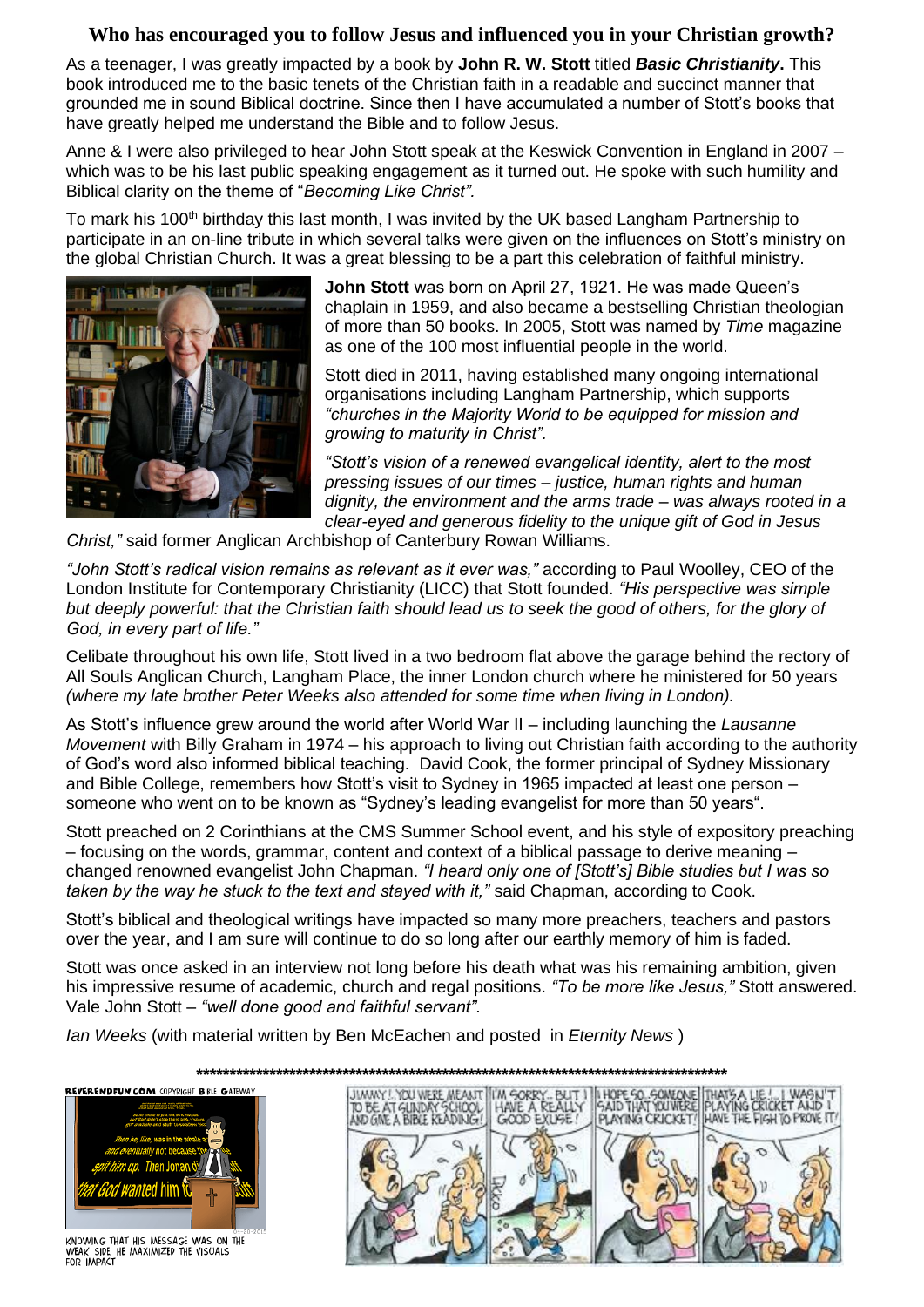### *The good news of Jesus impacting the World:*

(excerpts of global news from 30th April edition of *New Life Newspaper*)

### *Global Prayer Movement Helping Muslims Learn The Truth About Jesus*

Christians around the world are praying for the world's 1 billion Muslims during Ramadan, April 12 to May12. David Garrison, executive director of the evangelical missions group Global Gates, has travelled 250,000 miles investigating movements where at least 1,000 Muslims in a community had been baptised into the Christian faith. He discovered that around 84% of all the movements have happened in the last 30 years. He says that what he has discovered since his travels is that this surge towards faith in Jesus Christ coincided with the beginning of 30 Days Of Prayer For The Muslim World, 28 years ago.

*'While Muslims might not know that Christians are praying for them, God knows – and He's listening,'* Mr Garrison says. A free downloadable copy of World Christian's Muslim World Prayer Guide is available at the website globalgates.info/30days (CBN Christian World News)

#### *Outpouring Of Love Following Volcano Eruption*

Faith-based relief organisations are ramping up to help stranded people in Saint Vincent due to volcanic eruption. Soon after the initial eruption on the Caribbean island nation on 9 April, volunteers began preparing hundreds of meals in the Kingston Baptist Church kitchen.

Rev Cecil Richards, the church pastor, is already looking ahead to longer-term needs of locals, who last experienced an eruption in 1979. His church and other Christian groups, as well as international relief agencies, are preparing to assist with physical and spiritual needs during what is expected to be a long recovery. About 100,000 people live on the island, and some 16,000 to 20,000 were evacuated. Scientists have predicted eruptions could continue to occur for weeks yet. (Religion News Service)

#### **MOZAMBIQUE:** *TWR Broadcasting Hope*

Trans World Radio is teaming up with humanitarian aid workers to provide practical help and Gospel hope in northern Mozambique. A militant Islamist uprising in the country has left one million people, including many Christians, facing severe hunger. The content TWR are broadcasting in the region, speaks to the heart to give hope. They are directing people specifically to Jesus Christ as a source of hope. [www.twr.org](http://www.twr.org/)

### **BANGLADESH:** *New Program Answers More Than A Decade Of Prayer*

A church leader (name withheld) says he has been praying for the new Farms International program to help his people. The program enables Christians from a Muslim background to endure multifaceted severe persecution in the Muslim-majority country. FARMS is working alongside a coalition of Christians to enable pastors and their people to grow their own food and make it available to others. The pastor says this will help Christians to be respected by the community as they will show the nation what can be done with the help of the church, he says. Bangladesh has one of the world's highest poverty rates. (Mission Network News)

#### **\*\*\*\*\*\*\*\*\*\*\*\*\*\*\*\*\*\*\*\*\*\*\*\*\*\*\*\*\*\*\*\*\*\*\*\*\*\*\*\*\*\*\*\*\*\*\*\*\*\*\*\*\*\*\***

#### **Some spiritual food: A Bible study in Proverbs Ch 1** *Two Voices – Only One Way* **Read Proverbs 1:8-33** *( From Journey Through Proverbs by David Cook © 2017)*

Since the very beginning in the garden of Eden, two voices have been heard in Scripture: the voice of the Creator, and the contrary voice of the devil. In this section of Proverbs, we hear the two voices again. Both are speaking to 'my son' (Proverbs 1:10), the young man. **One is the voice of sinful men** (10), the simple (22), and the mockers (22). This voice is enticing: it appeals to the young man to disregard consequences and pursue ill-gotten gains (11– 13), and to throw in his lot with the wrong company (14).

**But the other voice** – that of the wise parent (v8,9) and also of Lady Wisdom (20) – exposes the scheme and reveals it for what it really is: a trap (17,18) that will eventually cost people their own lives (v19). Wisdom always shows the true reality: it cuts through lies and warns against submitting to temptation. It urges the young and simple to listen to and obey the right instruction (8), and not to give in to the voice of sinful men (10).

**Wisdom says:** '*Consider the consequences!'* If we listen to this voice, we will enter its haven of safety (33) but if we resist, we will suffer the consequence of our actions (31). Wisdom calls us to fear the Lord (29), but stubborn resistance will only lead to destruction (32).

Wisdom's voice reminds us of the voice of Jesus Christ, God's wisdom in the flesh. Jesus reveals the truth of what God is like and how He intends humanity to live. He calls us to leave our naiveté and mockery (22), and to repent. This is a stark warning. Jesus Christ shows us the way to know God and to live in friendship with Him. To live any other way – no matter how enticing it may seem – is ultimately destructive. The fool hates knowledge and does not fear the Lord (29), but the wise listens and fears the Lord. It is he who will find a secure and untroubled haven (33).

**To Think Through:** Two voices speak in Proverbs 1:8–33, but only one is to be obeyed. How can you identify them and obey the right one? What does Proverbs 1:8–33 say about the fool's future? Is it his fault or his fate?

**Pray for** wisdom not only to know the right path, but also to walk on it.